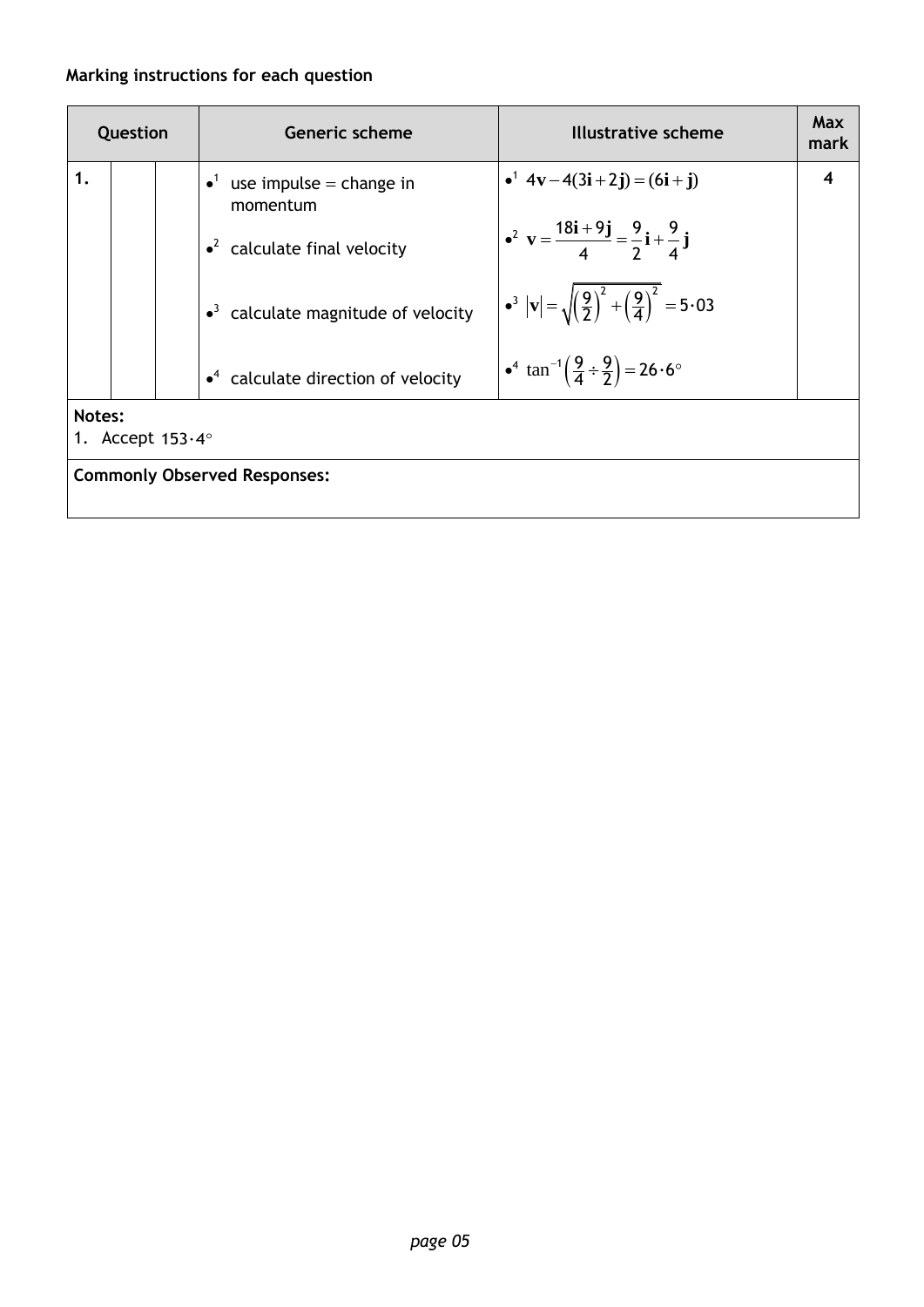| Question |     | <b>Generic scheme</b>                                                                                                                          | <b>Illustrative scheme</b>                                                                      | <b>Max</b><br>mark      |
|----------|-----|------------------------------------------------------------------------------------------------------------------------------------------------|-------------------------------------------------------------------------------------------------|-------------------------|
| 2.       | (a) | $\bullet^1$<br>start to use the product rule<br>with one term correct                                                                          | • <sup>1</sup> 1× $e^{-3x}$ or $m-3xe^{-3x}$                                                    | 3                       |
|          |     | $\cdot^2$ complete differentiation                                                                                                             | $e^2 e^{-3x} - 3xe^{-3x}$                                                                       |                         |
|          |     | • <sup>3</sup> substitute $x = -1$                                                                                                             | $^{3} 4\rho^{3}$                                                                                |                         |
| Notes:   |     |                                                                                                                                                |                                                                                                 |                         |
|          |     | <b>Commonly Observed Responses:</b>                                                                                                            |                                                                                                 |                         |
|          | (b) | $\bullet$ <sup>4</sup> start differentiation with<br>evidence of use of quotient rule<br>with denominator and one term<br>of numerator correct | $\int_{0}^{4} \frac{3(2t+1)^2 }{((2t+1)^2)^2}$ or $\frac{(-3t(2(2t+1)\times 2))}{((2t+1)^2)^2}$ | $\overline{\mathbf{3}}$ |
|          |     | $\bullet^5$ complete differentiation                                                                                                           | $\bullet^5 \frac{3(2t+1)^2-3t(2(2t+1)\times 2)}{(2t+1)^2}$                                      |                         |
|          |     | $\bullet^6$ simplify answer                                                                                                                    | $\begin{array}{c} \n\cdot \frac{3(1-2t)}{(2t+1)^3}\n\end{array}$                                |                         |
| Notes:   |     |                                                                                                                                                |                                                                                                 |                         |
|          |     | 1. • accept $\frac{3 - 6t}{(2t + 1)^3}$                                                                                                        |                                                                                                 |                         |
|          |     | 2. $\bullet$ <sup>6</sup> is not available for a candidate who produces further incorrect simplification.                                      |                                                                                                 |                         |
|          |     | <b>Commonly Observed Responses:</b>                                                                                                            |                                                                                                 |                         |
|          |     | Alternative solution for (b) - Product rule                                                                                                    |                                                                                                 |                         |
|          |     | $\bullet$ <sup>4</sup> start differentiation with<br>evidence of use of product rule<br>with one term correct                                  | • $3(2t+1)^2$ or<br>$-3t(2(2t+1)^{-3} \times 2)$                                                |                         |
|          |     | $\bullet^5$ complete differentiation                                                                                                           | $\bullet^5$ 3(2t+1) <sup>-2</sup> - 3t(2(2t+1) <sup>-3</sup> × 2)                               |                         |
|          |     | simplify answer                                                                                                                                | $\frac{3(1-2t)}{(2t+1)^3}$                                                                      |                         |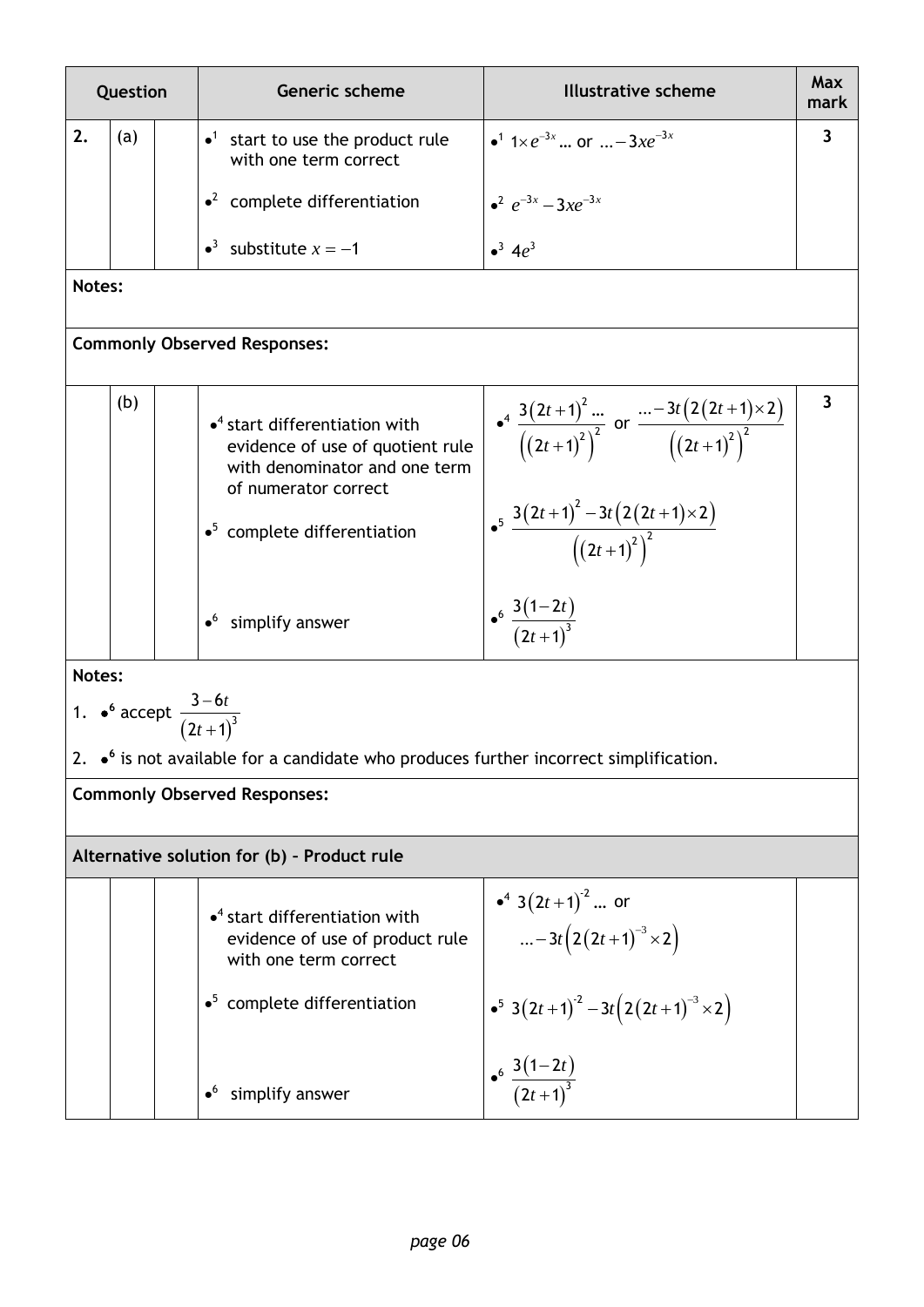| Question |  | Generic scheme                                                                                                                       | <b>Illustrative scheme</b>                                                   | Max<br>mark      |
|----------|--|--------------------------------------------------------------------------------------------------------------------------------------|------------------------------------------------------------------------------|------------------|
| 3.       |  | $\bullet$ <sup>1</sup> integrate both components                                                                                     | •1 4t + $c_1$ and $\frac{t^2}{2}$ + t + $c_2$                                | $\boldsymbol{4}$ |
|          |  | $\cdot^2$ evaluate constant(s) of<br>integration                                                                                     | • $c_1 = c_2 = 0$ as boat starts at origin                                   |                  |
|          |  | * <sup>3</sup> calculate displacement after 10<br>seconds                                                                            | • <sup>3</sup> 40 <b>i</b> + 60 <b>j</b>                                     |                  |
|          |  | *4 find distance and state if within<br>range.                                                                                       | $-472.1$<br>Yes, it is within range                                          |                  |
| Notes:   |  | If constants of integration are omitted at $\cdot$ <sup>1</sup> , award $\cdot$ <sup>1</sup> but $\cdot$ <sup>2</sup> is unavailable |                                                                              |                  |
|          |  | <b>Commonly Observed Responses:</b>                                                                                                  |                                                                              |                  |
| 4.       |  | $\bullet$ <sup>1</sup> use maximum speed and<br>acceleration in appropriate<br>formulae                                              | • <sup>1</sup> 15 = $a\omega$ and 60 = $a\omega^2$                           | 5                |
|          |  | • <sup>2</sup> state values of a and $\omega$                                                                                        | • <sup>2</sup> $\omega = 4$ $a = \frac{15}{4}$                               |                  |
|          |  | $\bullet$ <sup>3</sup> derive or state equation for<br>velocity at an instant                                                        | $\bullet^3$ acocos of                                                        |                  |
|          |  | $\bullet$ <sup>4</sup> substitute to give value of<br>velocity                                                                       | $-2.18$                                                                      |                  |
|          |  | $\bullet^5$ interpret velocity                                                                                                       | $\bullet^5$ particle is moving in opposite<br>direction to original movement |                  |
| Notes:   |  | 1. $\bullet^5$ is unavailable for a positive answer at $\bullet^4$                                                                   |                                                                              |                  |

**Commonly Observed Responses:**

$$
4\text{ward} \cdot \text{ar} \cdot \text{ar} \cdot x = \frac{15}{4} \sin (4 \times 2) = 3.71 \text{ and } v^2 = 4^2 \left( \left( \frac{15}{4} \right)^2 - 3.71^2 \right)
$$

Subsequently,  $\bullet^4$  can only be awarded for selecting the negative value with appropriate justification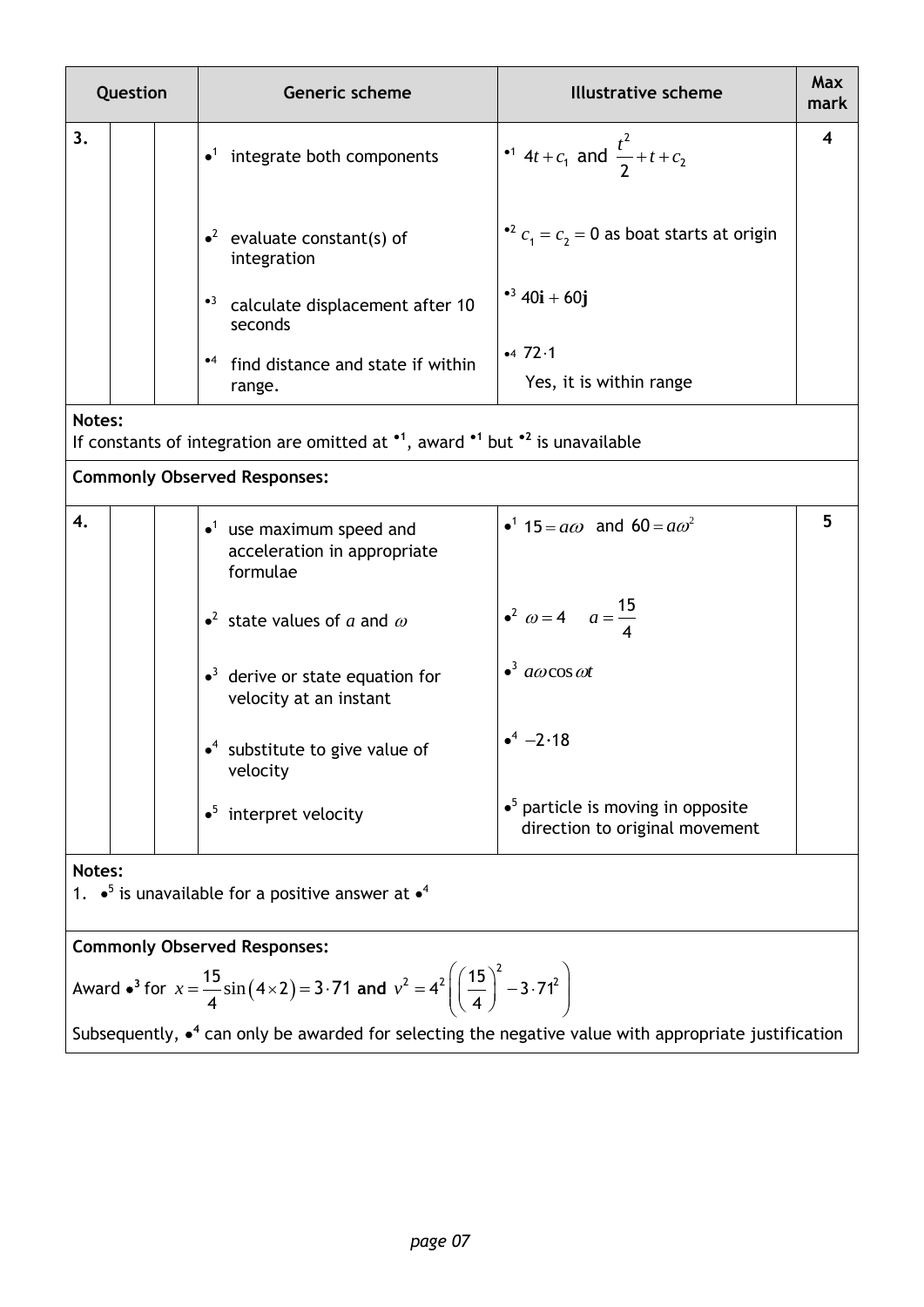| Question |                        | <b>Generic scheme</b>                                                                                              |                       | <b>Illustrative scheme</b>                                                                           | <b>Max</b><br>mark      |
|----------|------------------------|--------------------------------------------------------------------------------------------------------------------|-----------------------|------------------------------------------------------------------------------------------------------|-------------------------|
| 5.       |                        | $\bullet$ <sup>1</sup> state auxiliary equation                                                                    |                       | • <sup>1</sup> $m^2$ – 3 $m+2=0$                                                                     | 5                       |
|          |                        | $\cdot^2$ solve auxiliary equation and state<br>general solution                                                   |                       | $\int_0^2 y = Ae^x + Be^{2x}$                                                                        |                         |
|          |                        | $\bullet$ <sup>3</sup> differentiate general solution                                                              |                       | $\bullet^3 \frac{dy}{dx} = Ae^x + 2Be^{2x}$                                                          |                         |
|          |                        | $\cdot$ <sup>4</sup> substitute values into general<br>solution and derivative to obtain<br>2 equations in A and B |                       | $A^4 = A + B$<br>$3 = A + 2B$                                                                        |                         |
|          |                        | $\bullet^5$ solve for A and B and state<br>solution                                                                |                       | • <sup>5</sup> $y = -e^x + 2e^{2x}$                                                                  |                         |
| Notes:   |                        |                                                                                                                    |                       |                                                                                                      |                         |
|          |                        | 1. "= 0 " must appear for $\bullet$ <sup>1</sup> to be awarded                                                     |                       | 2. " $y = $ " need not appear at $e^2$ , but must appear in the final answer for $e^5$ to be awarded |                         |
|          |                        | <b>Commonly Observed Responses:</b>                                                                                |                       |                                                                                                      |                         |
| 6.       | (a)                    | $\bullet$ <sup>1</sup> take moments about<br>support                                                               |                       | • <sup>1</sup> $10g \times 4 + 5g \times 1 - 12g \times 2$                                           | $\overline{\mathbf{3}}$ |
|          |                        | $\cdot^2$ find magnitude of turning<br>effect                                                                      |                       | $^2$ 45g - 24g = 21g                                                                                 |                         |
|          |                        | $\bullet$ <sup>3</sup> interpret answer                                                                            |                       | $\bullet$ <sup>3</sup> anticlockwise                                                                 |                         |
|          | (b)                    | $\bullet^4$ take moments about any<br>point                                                                        |                       | • <sup>4</sup> $10g(4-x) + 5g(1-x)$ or<br>$30gx + 12g(x+2)$                                          | 3                       |
|          |                        | $\bullet^5$<br>equate to moments in<br>opposite direction                                                          |                       | • <sup>5</sup> $10g(4-x) + 5g(1-x) = 30gx + 12g(x+2)$                                                |                         |
|          |                        | calculate required distance<br>$\bullet^6$                                                                         |                       | • $\frac{21}{57}$ or 0.368                                                                           |                         |
| Notes:   | $\bullet^2$ Accept 206 |                                                                                                                    |                       |                                                                                                      |                         |
|          |                        | Alternative solution for (b)                                                                                       |                       |                                                                                                      |                         |
|          |                        | $\bullet$ <sup>4</sup> calculate total mass and<br>start to take moments<br>about A                                | $\bullet^4$ 57 $x = $ |                                                                                                      |                         |
|          |                        | $\bullet^5$ complete moments about A                                                                               |                       | $\cdot$ <sup>5</sup> 57x=5×3+12×6+30×4                                                               |                         |
|          |                        | calculate required distance<br>$\bullet^6$                                                                         |                       | $\bullet^6$ $x = 3.632 \implies 0.368$                                                               |                         |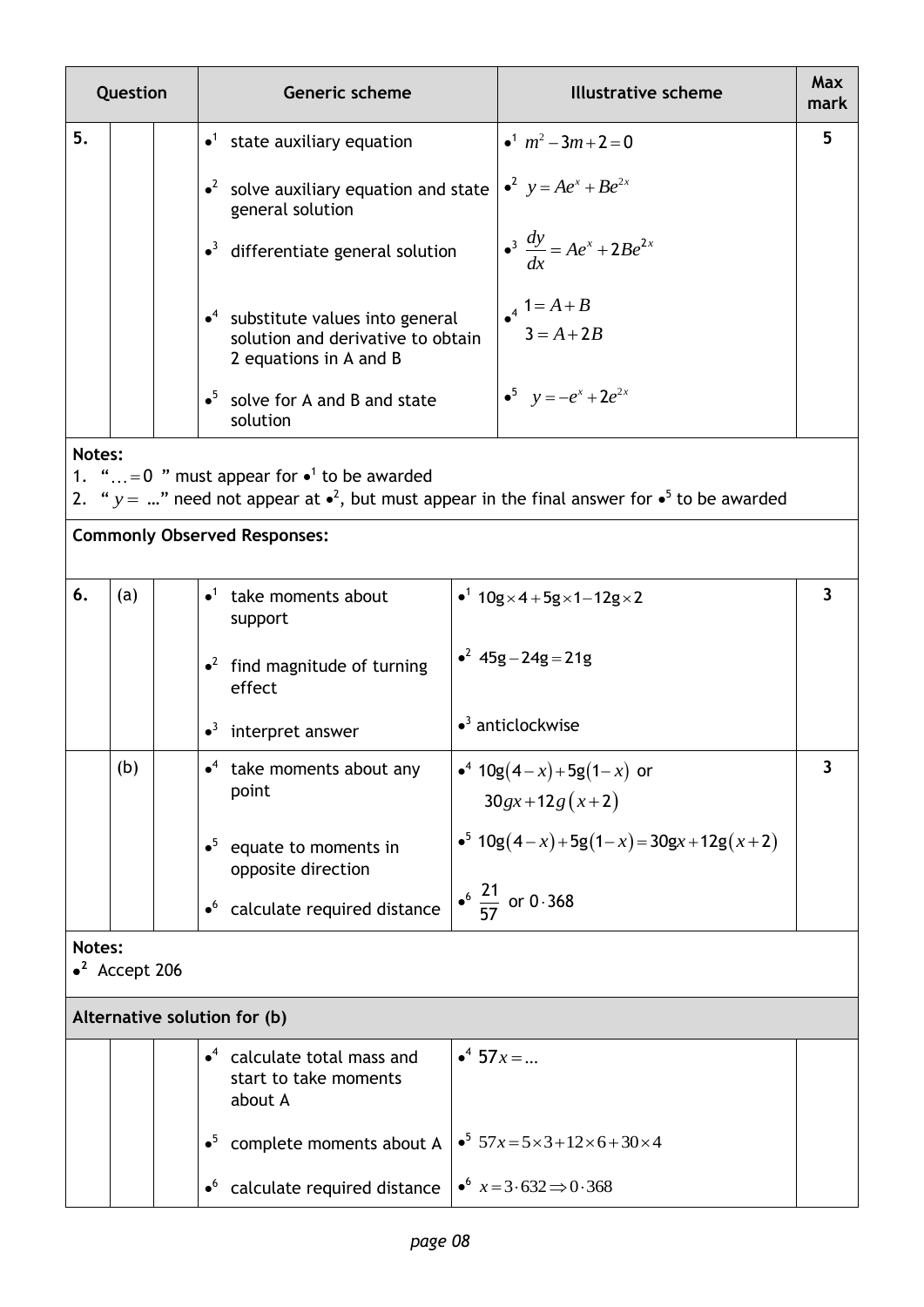| Question |                                                                                                                                                                                                                                                               |                                           | Generic scheme                                                                     | <b>Illustrative scheme</b>                                                                                                                                  | <b>Max</b><br>mark |  |  |  |
|----------|---------------------------------------------------------------------------------------------------------------------------------------------------------------------------------------------------------------------------------------------------------------|-------------------------------------------|------------------------------------------------------------------------------------|-------------------------------------------------------------------------------------------------------------------------------------------------------------|--------------------|--|--|--|
| 7.       |                                                                                                                                                                                                                                                               |                                           | begin to differentiate log<br>function                                             | $\bullet$ <sup>1</sup> $\frac{1}{(\sec 2t + \tan 2t)}$                                                                                                      | 4                  |  |  |  |
|          |                                                                                                                                                                                                                                                               |                                           | $\cdot^2$ differentiate either trig term                                           | $\cdot^2$ 2 sec 2t tan 2t or 2 sec <sup>2</sup> 2t                                                                                                          |                    |  |  |  |
|          |                                                                                                                                                                                                                                                               |                                           | $\bullet$ <sup>3</sup> complete differentiation                                    | <sup>3</sup> $\frac{2 \sec 2t \tan 2t + 2 \sec^2 2t}{(\sec 2t + \tan 2t)}$                                                                                  |                    |  |  |  |
|          |                                                                                                                                                                                                                                                               |                                           | $\bullet^4$ simplify                                                               | $\bullet^4$ 2 sec 2t                                                                                                                                        |                    |  |  |  |
| Notes:   |                                                                                                                                                                                                                                                               |                                           |                                                                                    |                                                                                                                                                             |                    |  |  |  |
|          |                                                                                                                                                                                                                                                               | • <sup>4</sup> accept $\frac{2}{\cos 2t}$ |                                                                                    |                                                                                                                                                             |                    |  |  |  |
|          |                                                                                                                                                                                                                                                               |                                           | <b>Commonly Observed Responses:</b>                                                |                                                                                                                                                             |                    |  |  |  |
|          |                                                                                                                                                                                                                                                               |                                           |                                                                                    |                                                                                                                                                             |                    |  |  |  |
| 8.       |                                                                                                                                                                                                                                                               |                                           | $\bullet$ <sup>1</sup> set up integral                                             |                                                                                                                                                             | 5                  |  |  |  |
|          |                                                                                                                                                                                                                                                               |                                           | $\cdot^2$ begin integration by parts                                               | $\begin{array}{c}\n\bullet^1 \int 2t (2t+1)^{\frac{1}{2}} dt \\ \bullet^2 2t \times \frac{(2t+1)^{\frac{3}{2}}}{\frac{3}{2} \times 2} - \dots\n\end{array}$ |                    |  |  |  |
|          |                                                                                                                                                                                                                                                               |                                           | $\bullet$ <sup>3</sup> complete integration and include<br>constant of integration | $\int_0^3 2t \times \frac{(2t+1)^{\frac{3}{2}}}{\frac{3}{2}} - \frac{2}{3} \times \frac{(2t+1)^{\frac{5}{2}}}{\frac{5}{2}} + c$                             |                    |  |  |  |
|          |                                                                                                                                                                                                                                                               |                                           | $\bullet^4$ determine value of c from initial<br>conditions                        |                                                                                                                                                             |                    |  |  |  |
|          |                                                                                                                                                                                                                                                               |                                           | $\bullet^5$ determine value of velocity                                            | $\bullet^5$ $v = 39.7$                                                                                                                                      |                    |  |  |  |
|          | Notes:<br>1. Alternative method for $\bullet^3 \bullet^4 \bullet^5$ could involve using limits of integration. In this case $\bullet^4$ is awarded<br>for correct limits.<br>dt must appear somewhere in the working for $\bullet$ <sup>1</sup> to be awarded |                                           |                                                                                    |                                                                                                                                                             |                    |  |  |  |

2. ... $dt$  must appear somewhere in the working for  $\bullet$ <sup>1</sup> to be awarded

**Commonly Observed Responses:**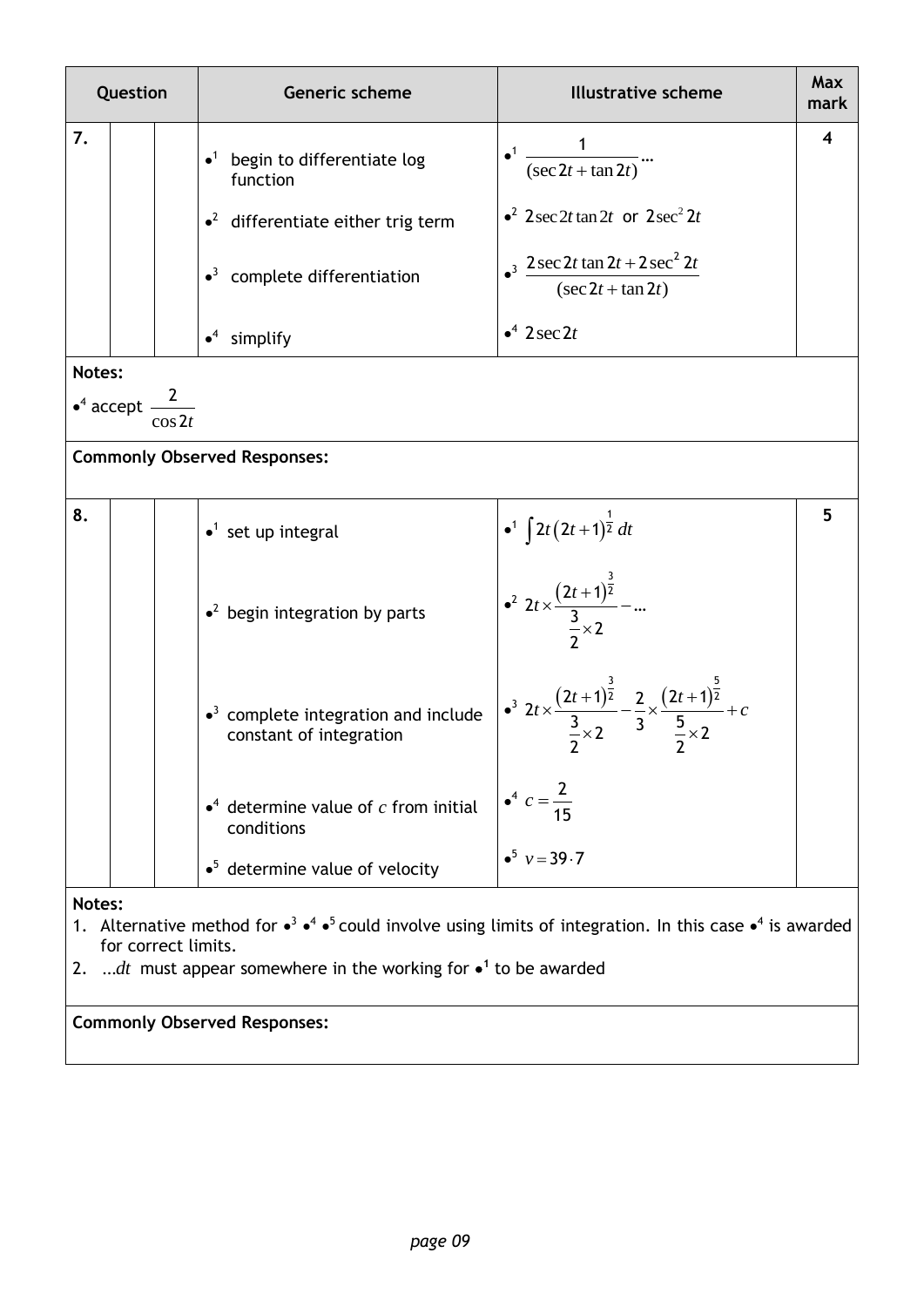| Question |                                     |  | <b>Illustrative scheme</b><br>Generic scheme                                                                                                                                                    | <b>Max</b><br>mark      |  |  |  |  |
|----------|-------------------------------------|--|-------------------------------------------------------------------------------------------------------------------------------------------------------------------------------------------------|-------------------------|--|--|--|--|
| 9.       |                                     |  | $\bullet$ <sup>1</sup> resolve forces parallel to the<br>$\cdot$ <sup>1</sup> $F \cos \theta$ + 25 = mg sin 40<br>plane                                                                         | 5                       |  |  |  |  |
|          |                                     |  | $\cdot^2$ resolve forces perpendicular to<br>$\epsilon^2$ F sin $\theta$ + 30 = mg cos 40<br>the plane                                                                                          |                         |  |  |  |  |
|          |                                     |  | $\frac{\sin \theta^{\circ}}{\cos \theta^{\circ}} = \frac{5g \cos 40 - 30}{5g \sin 40 - 25}$<br>• <sup>3</sup> use equations from • <sup>1</sup> and • <sup>2</sup> to<br>eliminate $F$          |                         |  |  |  |  |
|          |                                     |  | $•4$ 49.2°<br>• <sup>4</sup> solve to find $\theta$                                                                                                                                             |                         |  |  |  |  |
|          |                                     |  | $•5$ 9.95<br>• <sup>5</sup> substitute value for $\theta$ into either<br>equation for $F$ and solve                                                                                             |                         |  |  |  |  |
| Notes:   |                                     |  | 1. For $\bullet^5$ accept 9.94 or 9.96                                                                                                                                                          |                         |  |  |  |  |
|          |                                     |  | <b>Commonly Observed Responses:</b>                                                                                                                                                             |                         |  |  |  |  |
| 10.      |                                     |  | $\bullet$ <sup>1</sup> start to differentiate using<br>• <sup>1</sup> 2 <i>xe</i> <sup>2<i>y</i></sup> or 2 <i>x</i> <sup>2</sup> <i>e</i> <sup>2<i>y</i></sup> $\frac{dy}{dx}$<br>product rule | $\overline{\mathbf{4}}$ |  |  |  |  |
|          |                                     |  | • <sup>2</sup> $3\frac{dy}{dx} + 2xe^{2y} + 2x^2e^{2y}\frac{dy}{dx} = 0$<br>$\cdot^2$ complete differentiation                                                                                  |                         |  |  |  |  |
|          |                                     |  | $\bullet^3$ determine value of x when<br>$\bullet^3$ $x=3$<br>$y = 0$                                                                                                                           |                         |  |  |  |  |
|          |                                     |  | $4 - \frac{2}{ }$ or $-0.286$<br>$\bullet^4$ evaluate gradient                                                                                                                                  |                         |  |  |  |  |
| Notes:   |                                     |  |                                                                                                                                                                                                 |                         |  |  |  |  |
|          | <b>Commonly Observed Responses:</b> |  |                                                                                                                                                                                                 |                         |  |  |  |  |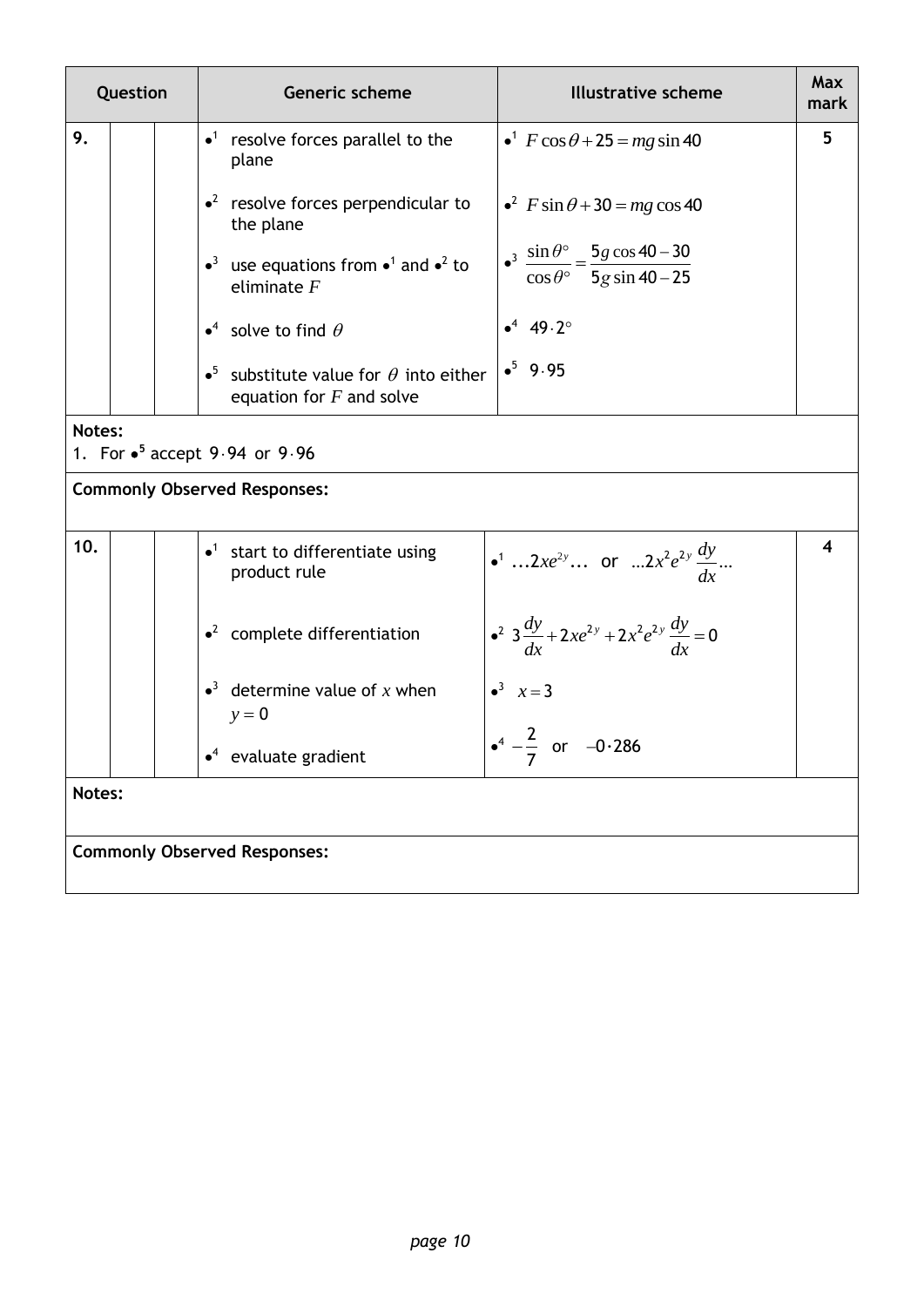| Question |                                                                                                               | <b>Generic scheme</b>                                                                                 | <b>Illustrative scheme</b>                                                                  | Max<br>mark |  |  |
|----------|---------------------------------------------------------------------------------------------------------------|-------------------------------------------------------------------------------------------------------|---------------------------------------------------------------------------------------------|-------------|--|--|
| 11.      |                                                                                                               | $\bullet$ <sup>1</sup> use Newton's second law with<br>substitution to set up equation                | $\bullet^1$ -0.2 $v^2$ = 2 $v \frac{dv}{dx}$                                                | 5.          |  |  |
|          |                                                                                                               | $\cdot^2$ separate variables and set up<br>integration                                                | • <sup>2</sup> $\int -0.1 dx = \int \frac{1}{v} dv$<br>• <sup>3</sup> $-0.1x + c = \ln  v $ |             |  |  |
|          |                                                                                                               | $\bullet$ <sup>3</sup> integrate with constant of<br>integration (or use of limits)                   |                                                                                             |             |  |  |
|          |                                                                                                               | $\bullet$ <sup>4</sup> find constant of integration                                                   | • <sup>4</sup> $c = \ln 5$                                                                  |             |  |  |
|          |                                                                                                               | $\bullet^5$ substitute and rearrange equation<br>for $\nu$                                            | $\int_0^5 -0.1x + \ln 5 = \ln  v $<br>$v = 5e^{-0.1x}$                                      |             |  |  |
| Notes:   |                                                                                                               |                                                                                                       |                                                                                             |             |  |  |
|          |                                                                                                               | 1. If c is omitted at $\bullet^3$ , then $\bullet^3$ , $\bullet^4$ and $\bullet^5$ are not available. |                                                                                             |             |  |  |
|          |                                                                                                               | 2. Do not withhold $\bullet^3$ or $\bullet^5$ for the omission of the modulus sign                    |                                                                                             |             |  |  |
|          |                                                                                                               | 3. Alternative method for $\cdot^3 \cdot^4 \cdot^5$ could involve using limits of integration         |                                                                                             |             |  |  |
|          | 4. for $\bullet^1$ accept $-0.2v^2 = 2\frac{dv}{dt}$ . All marks are still available for appropriate working. |                                                                                                       |                                                                                             |             |  |  |
|          |                                                                                                               | <b>Commonly Observed Responses:</b>                                                                   |                                                                                             |             |  |  |
|          |                                                                                                               |                                                                                                       |                                                                                             |             |  |  |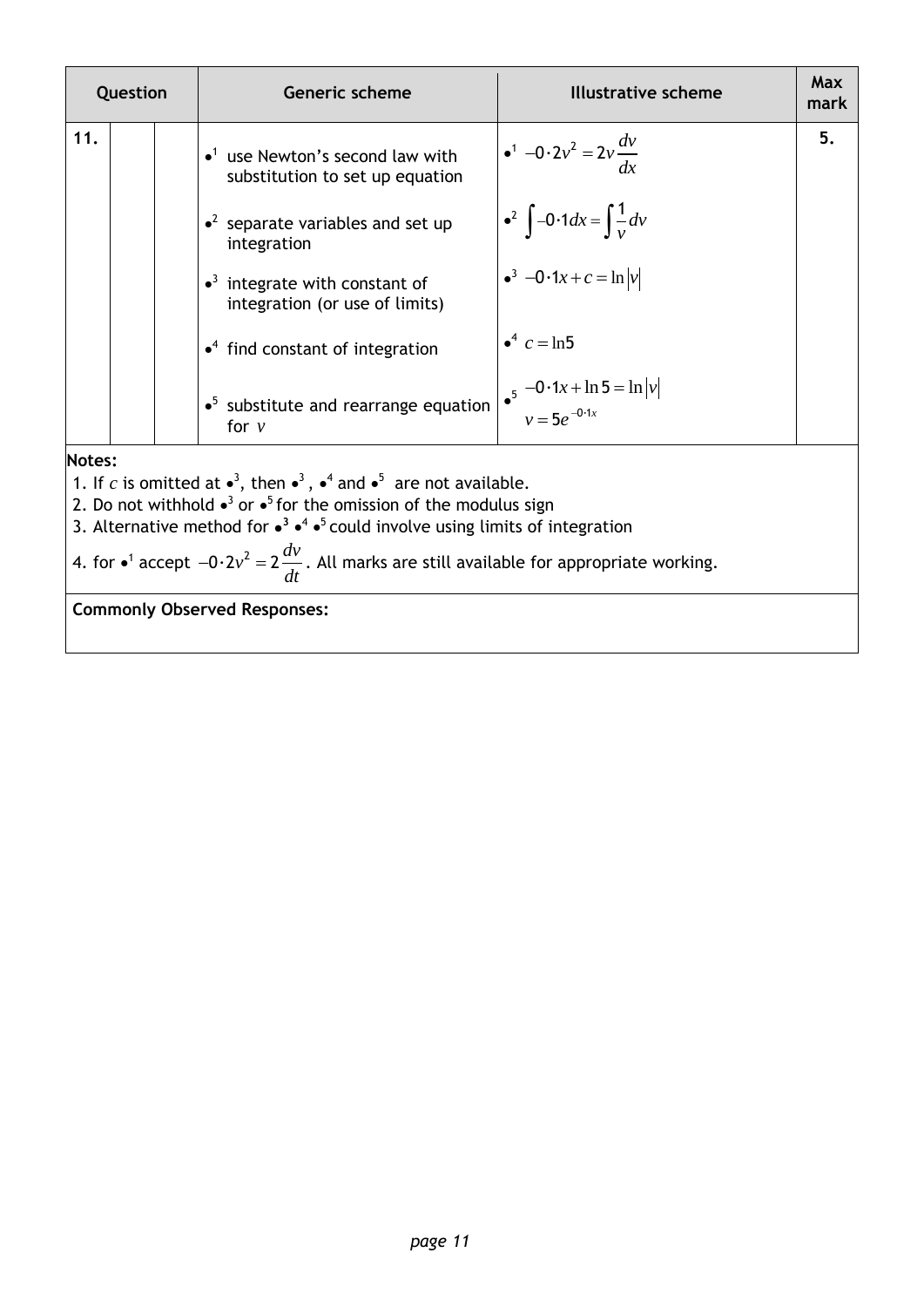| Question |     | Generic scheme                                                                              | <b>Illustrative scheme</b>                                                                                                | <b>Max</b><br>mark |
|----------|-----|---------------------------------------------------------------------------------------------|---------------------------------------------------------------------------------------------------------------------------|--------------------|
| 12.      | (a) | $\bullet$ <sup>1</sup> resolve forces vertically                                            | • $R\cos\theta$ <sup>o</sup> + $\mu R\sin\theta$ <sup>o</sup> = mg                                                        | 5                  |
|          |     | • <sup>2</sup> apply Newton's $2^{nd}$ law for<br>horizontal forces                         | $\cdot^2$ R sin $\theta^{\circ}$ - $\mu$ R cos $\theta^{\circ}$ = $\frac{mv^2}{m}$                                        |                    |
|          |     | $\bullet$ <sup>3</sup> substitute and eliminate R                                           | $\bullet^3 \frac{\sin \theta^\circ - \mu \cos \theta^\circ}{\cos \theta^\circ + \mu \sin \theta^\circ} = \frac{v^2}{g r}$ |                    |
|          |     | $\bullet^4$ substitute in expression for v and<br>use trig identity for tan $\theta$ °      | $\bullet^4 \frac{\tan \theta^\circ - \mu}{1 + \mu \tan \theta^\circ} = \frac{1}{100}$                                     |                    |
|          |     | $\bullet^5$ rearrange to required answer                                                    | $\cdot$ <sup>5</sup> 100 tan $\theta$ ° – 100 $\mu$ = 1+ $\mu$ tan $\theta$ °                                             |                    |
|          |     |                                                                                             | $\mu$ tan $\theta$ ° + 100 $\mu$ = 100 tan $\theta$ ° - 1                                                                 |                    |
|          |     |                                                                                             | $\mu = \frac{100 \tan \theta^{\circ} - 1}{\tan \theta^{\circ} + 100}$                                                     |                    |
| Notes:   |     |                                                                                             | 1. $\bullet^5$ is unavailable for candidates who write down the correct expression without justification                  |                    |
|          |     | <b>Commonly Observed Responses:</b>                                                         |                                                                                                                           |                    |
|          | (b) | $\bullet$ resolve forces for friction acting<br>down the slope                              | • $R\cos\theta$ ° - $\mu R\sin\theta$ ° = mg<br>$R\sin\theta$ ° + $\mu R\cos\theta$ ° = $\frac{mv^2}{m}$                  | 4                  |
|          |     | $\bullet^7$ substitute and eliminate R                                                      | $\int$ sin $\theta$ ° + $\mu$ cos $\theta$ ° $v^2$<br>$\cos\theta$ ° – $\mu\sin\theta$ ° gr                               |                    |
|          |     | $\cdot^8$ find maximum speed                                                                | $\bullet^8 \nu = 30.3$                                                                                                    |                    |
|          |     | $\bullet$ <sup>9</sup> find minimum speed and state<br>conclusion                           | $\cdot$ <sup>9</sup> 2.8 and motorcyclist will not<br>slip.                                                               |                    |
| Notes:   |     | 1. Accept $\bullet^7$ stated immediately from (a) as understanding of slipping up the slope |                                                                                                                           |                    |
|          |     | <b>Commonly Observed Responses:</b>                                                         |                                                                                                                           |                    |
|          | (c) | $\bullet$ <sup>10</sup> state reason with justification                                     | $\bullet$ <sup>10</sup> eg worn tyres - alter value of<br>coefficient of friction                                         | 1                  |
| Notes:   |     |                                                                                             |                                                                                                                           |                    |
|          |     | 1. $\bullet$ <sup>10</sup> cannot be awarded for any reference to mass                      |                                                                                                                           |                    |
|          |     | <b>Commonly Observed Responses:</b>                                                         |                                                                                                                           |                    |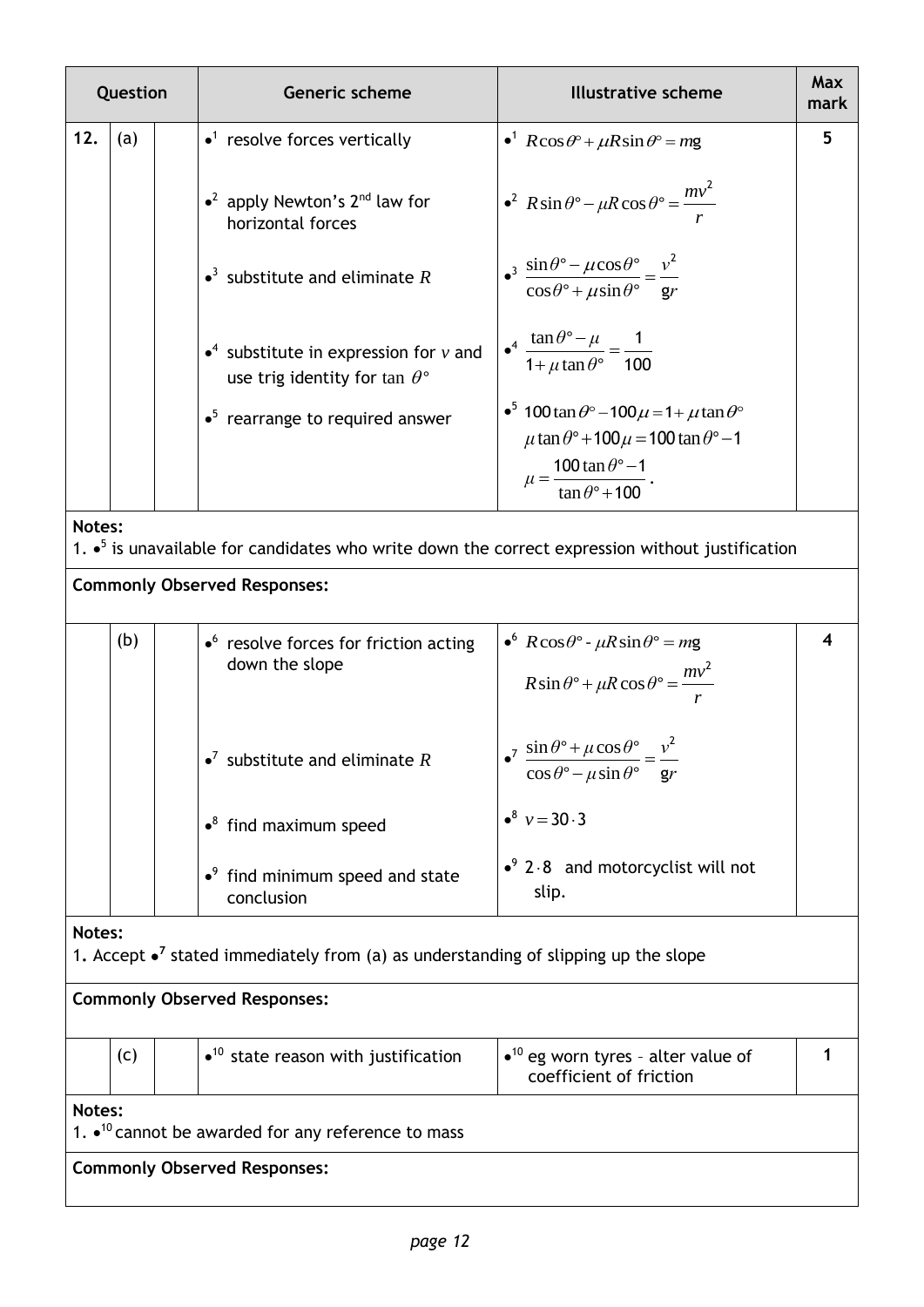|        | Question                                                        | Generic scheme                                                             | <b>Illustrative scheme</b>                                                                                        | Max<br>mark             |
|--------|-----------------------------------------------------------------|----------------------------------------------------------------------------|-------------------------------------------------------------------------------------------------------------------|-------------------------|
| 13.    | (a)                                                             | $\bullet$ <sup>1</sup> resolve perpendicular to the<br>slope               | $\bullet^1$ $R = mg \cos \theta$                                                                                  | 4                       |
|        |                                                                 | $\cdot^2$ apply Newton's second law<br>parallel to the slope               | $\bullet^2$ – $\mu$ R – mgsin $\theta$ = ma                                                                       |                         |
|        |                                                                 | $\bullet$ <sup>3</sup> find expression for acceleration                    | $a^3$ $a = -g(\mu \cos \theta + \sin \theta)$                                                                     |                         |
|        |                                                                 | $\bullet^4$ substitute into equation of<br>motion and complete             | $0 = V^2 + 2(-g(\mu \cos \theta + \sin \theta))s$<br>$s^4$<br>$s = \frac{V^2}{2g(\mu \cos \theta + \sin \theta)}$ |                         |
| Notes: |                                                                 |                                                                            |                                                                                                                   |                         |
|        |                                                                 | <b>Commonly Observed Responses:</b>                                        |                                                                                                                   |                         |
|        | (b)                                                             | $\bullet^5$ find work done against friction in<br>terms of given variables | • <sup>5</sup> $W = \mu mg \cos \theta \times \frac{V^2}{2g(\mu \cos \theta + \sin \theta)}$                      | $\overline{\mathbf{3}}$ |
|        |                                                                 | $\bullet$ substitute for W and start<br>simplification                     | $\bullet^6 \frac{1}{8} = \frac{\mu \cos \theta}{2(\mu \cos \theta + \sin \theta)}$                                |                         |
|        |                                                                 | • <sup>7</sup> state expression for $\mu$                                  | $\bullet^7$ $\mu = \frac{1}{2} \tan \theta$                                                                       |                         |
| Notes: |                                                                 |                                                                            |                                                                                                                   |                         |
|        | • <sup>7</sup> accept $\mu = \frac{\sin \theta}{3 \cos \theta}$ |                                                                            |                                                                                                                   |                         |
|        |                                                                 | <b>Commonly Observed Responses:</b>                                        |                                                                                                                   |                         |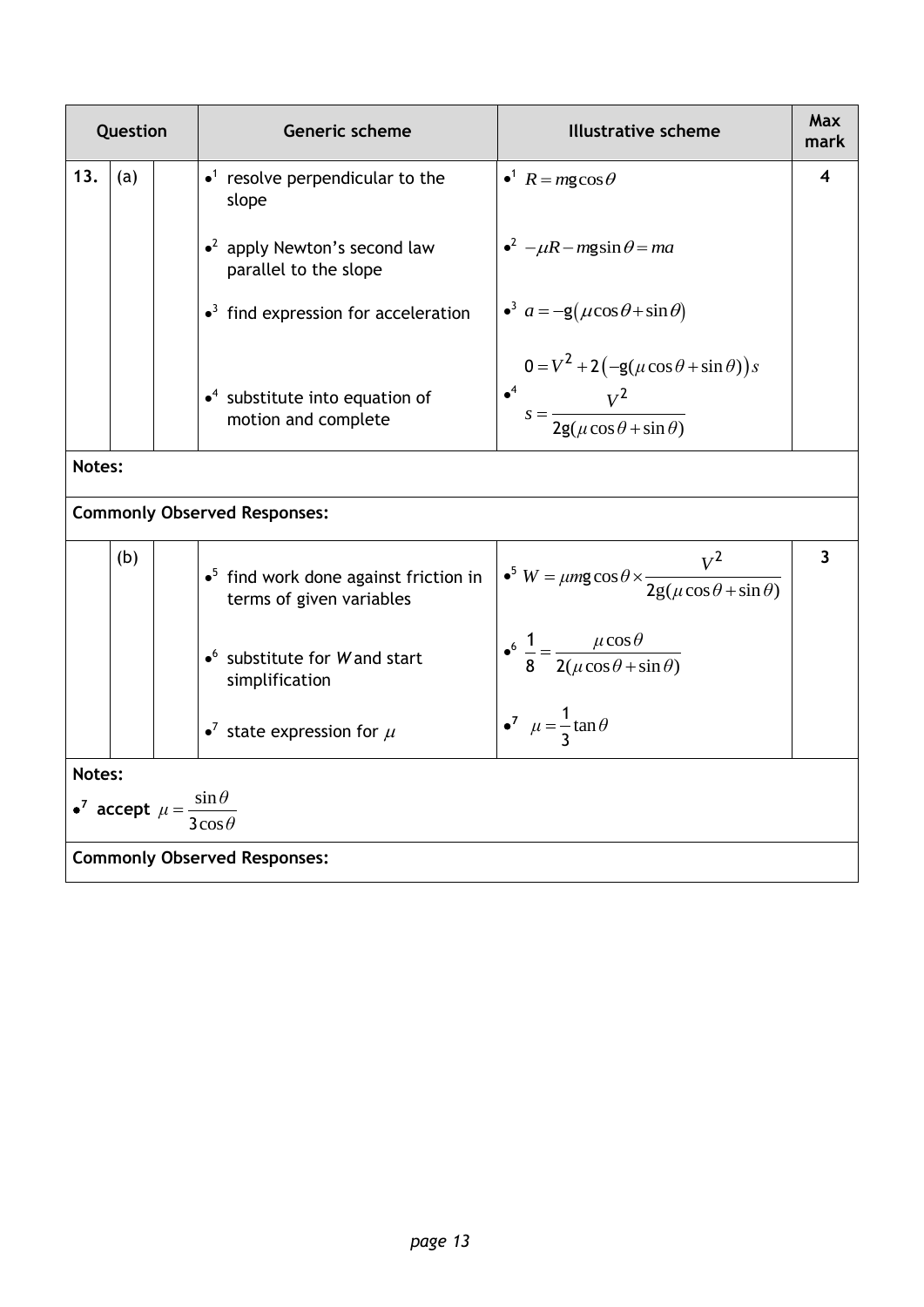| Question                          |  | Generic scheme                                                                                                                      | <b>Illustrative scheme</b>                                                                              | Max<br>mark |
|-----------------------------------|--|-------------------------------------------------------------------------------------------------------------------------------------|---------------------------------------------------------------------------------------------------------|-------------|
| Alternative solutions for 13. (a) |  |                                                                                                                                     |                                                                                                         |             |
|                                   |  | $\bullet$ <sup>1</sup> state force acting down slope                                                                                | $\bullet^1$ F = mgsin $\theta$ + $\mu$ R                                                                |             |
|                                   |  | • <sup>2</sup> find work done against friction to $\int$ • <sup>2</sup> ( $m$ gsin $\theta$ + $\mu$ R)s<br>travel s metres up slope |                                                                                                         |             |
|                                   |  | $\bullet$ <sup>3</sup> resolve perpendicular to slope<br>and substitute for $R$                                                     | $R = mg \cos \theta$<br>$(mg\sin\theta + \mu mg\cos\theta)s$                                            |             |
|                                   |  | $\bullet^4$ use work energy principle to find<br>expression for s                                                                   | $\frac{1}{2}mV^2 = mg(\sin\theta + \mu\cos\theta)s$<br>$s = \frac{V^2}{2g(\sin\theta + \mu\cos\theta)}$ |             |
|                                   |  | $\bullet$ <sup>1</sup> find work done against gravity                                                                               | $\cdot^1$ mg $\times$ s sin $\theta$                                                                    |             |
|                                   |  | $\cdot^2$ find work done against friction                                                                                           | $\cdot^2$ $\mu$ mg $\times$ scos $\theta$                                                               |             |
|                                   |  | $\bullet$ <sup>3</sup> use work/energy principle                                                                                    | $\cdot^3 \frac{1}{2} mV^2 = mgs \sin \theta + \mu mgs \cos \theta$                                      |             |
|                                   |  | find expression for s                                                                                                               | $\bullet^4 s = \frac{V^2}{2g(\sin\theta + \mu\cos\theta)}$                                              |             |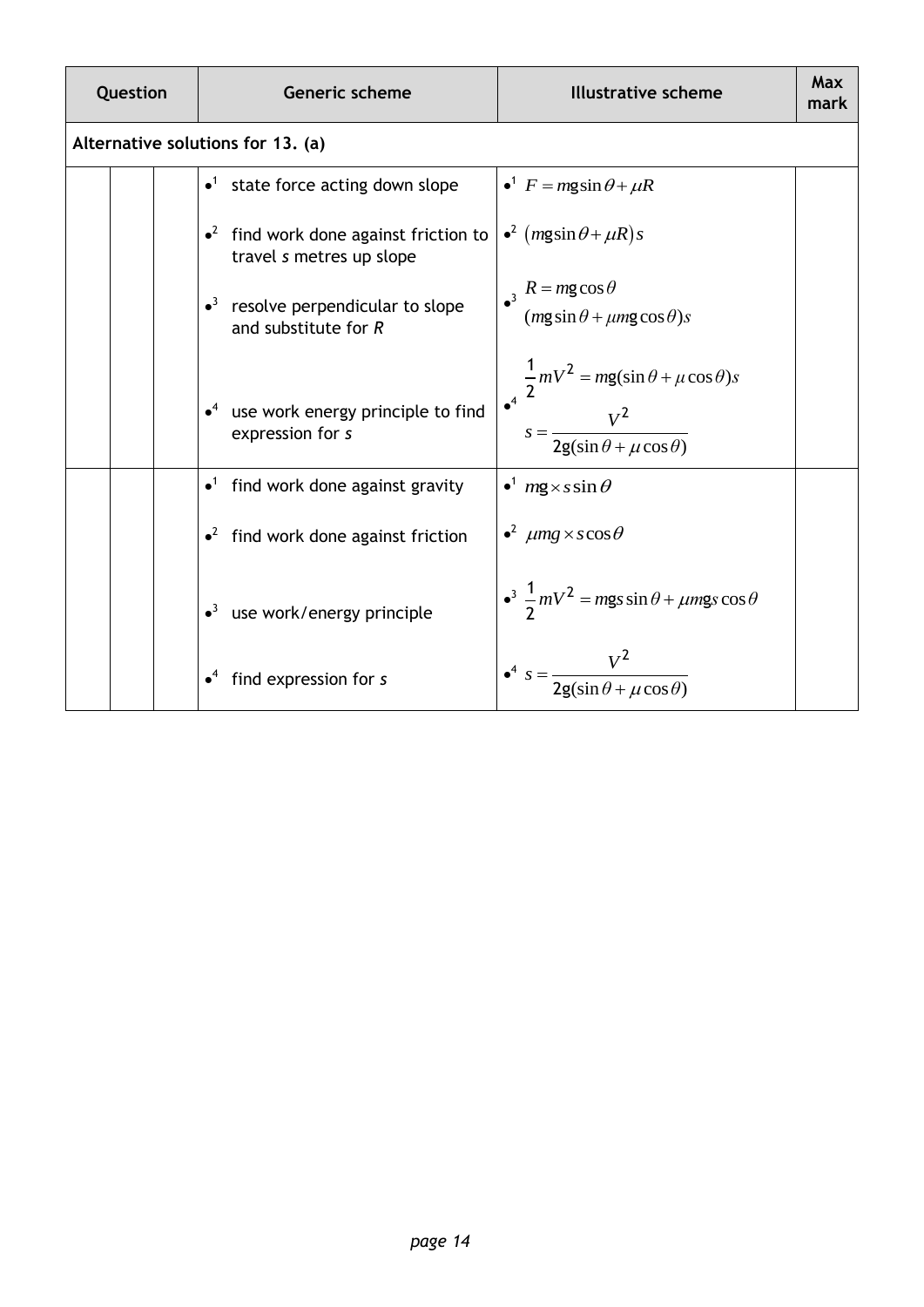| Question       |                                                                                                                                                                                                                                                                                         |  | Generic scheme                                                                                                                                                                                     | <b>Illustrative scheme</b>                                                                                  | Max<br>mark |  |  |
|----------------|-----------------------------------------------------------------------------------------------------------------------------------------------------------------------------------------------------------------------------------------------------------------------------------------|--|----------------------------------------------------------------------------------------------------------------------------------------------------------------------------------------------------|-------------------------------------------------------------------------------------------------------------|-------------|--|--|
| 14.            | (a)                                                                                                                                                                                                                                                                                     |  | $\bullet$ <sup>1</sup> consider energy at A                                                                                                                                                        | • <sup>1</sup> $E_k + E_p = \frac{1}{2} m u^2 + 0$                                                          |             |  |  |
|                |                                                                                                                                                                                                                                                                                         |  | • <sup>2</sup> consider energy at P, and<br>substitute for $h$                                                                                                                                     | • <sup>2</sup> $E_k + E_p = \frac{1}{2}mv^2 + mgh$<br>$=$ mgr(1 – cos $\theta$ )                            |             |  |  |
|                |                                                                                                                                                                                                                                                                                         |  | $\bullet$ <sup>3</sup> use conservation of energy                                                                                                                                                  | $\frac{3}{2}mu^2 = mgr(1-\cos\theta)$                                                                       |             |  |  |
|                |                                                                                                                                                                                                                                                                                         |  | $\bullet$ <sup>4</sup> substitute and calculate angle                                                                                                                                              | $\bullet^4$ 6.125 = 3.92(1–cos $\theta$ )<br>$\theta$ = 124.2°                                              |             |  |  |
| 1.<br>2.<br>3. | Notes:<br>Accept $\theta = 124^\circ$<br>• <sup>1</sup> and • <sup>2</sup> may be implied by • <sup>3</sup><br>If $\bullet^3$ does not appear then evidence for $\bullet^1$ and $\bullet^2$ must include $E_k + E_p$ or "energy at A" or similar<br><b>Commonly Observed Responses:</b> |  |                                                                                                                                                                                                    |                                                                                                             |             |  |  |
|                | (b)                                                                                                                                                                                                                                                                                     |  | $\bullet^5$ state requirements for complete<br>circle<br>$\bullet$ <sup>6</sup> set up inequality with initial<br>kinetic energy greater than final<br>potential energy<br>$\bullet^7$ solve for u | • <sup>5</sup> $v > 0$ when angle = 180°<br>$\frac{1}{2}mu^2 > 2mgr$<br>$\bullet^7 u > \sqrt{\frac{8g}{r}}$ | 3           |  |  |
|                | Notes:<br>1. $\bullet^5$ may be implied by $\bullet^6$<br>2. $\bullet^5$ and $\bullet^6$ can be awarded for equalities<br>3. $\bullet^7$ accept $u > 3.96$<br>4. $\bullet^7$ do not accept $u \ge 3.96$ or $u \ge \sqrt{\frac{8g}{5}}$                                                  |  |                                                                                                                                                                                                    |                                                                                                             |             |  |  |
|                |                                                                                                                                                                                                                                                                                         |  | <b>Commonly Observed Responses:</b>                                                                                                                                                                |                                                                                                             |             |  |  |
|                | (c)                                                                                                                                                                                                                                                                                     |  | $\bullet^8$ state assumption                                                                                                                                                                       | $\bullet^8$ ball is of the same radius as tubing<br>or does not spin or ball is smooth.                     |             |  |  |
| Notes:         |                                                                                                                                                                                                                                                                                         |  |                                                                                                                                                                                                    |                                                                                                             |             |  |  |
|                | <b>Commonly Observed Responses:</b>                                                                                                                                                                                                                                                     |  |                                                                                                                                                                                                    |                                                                                                             |             |  |  |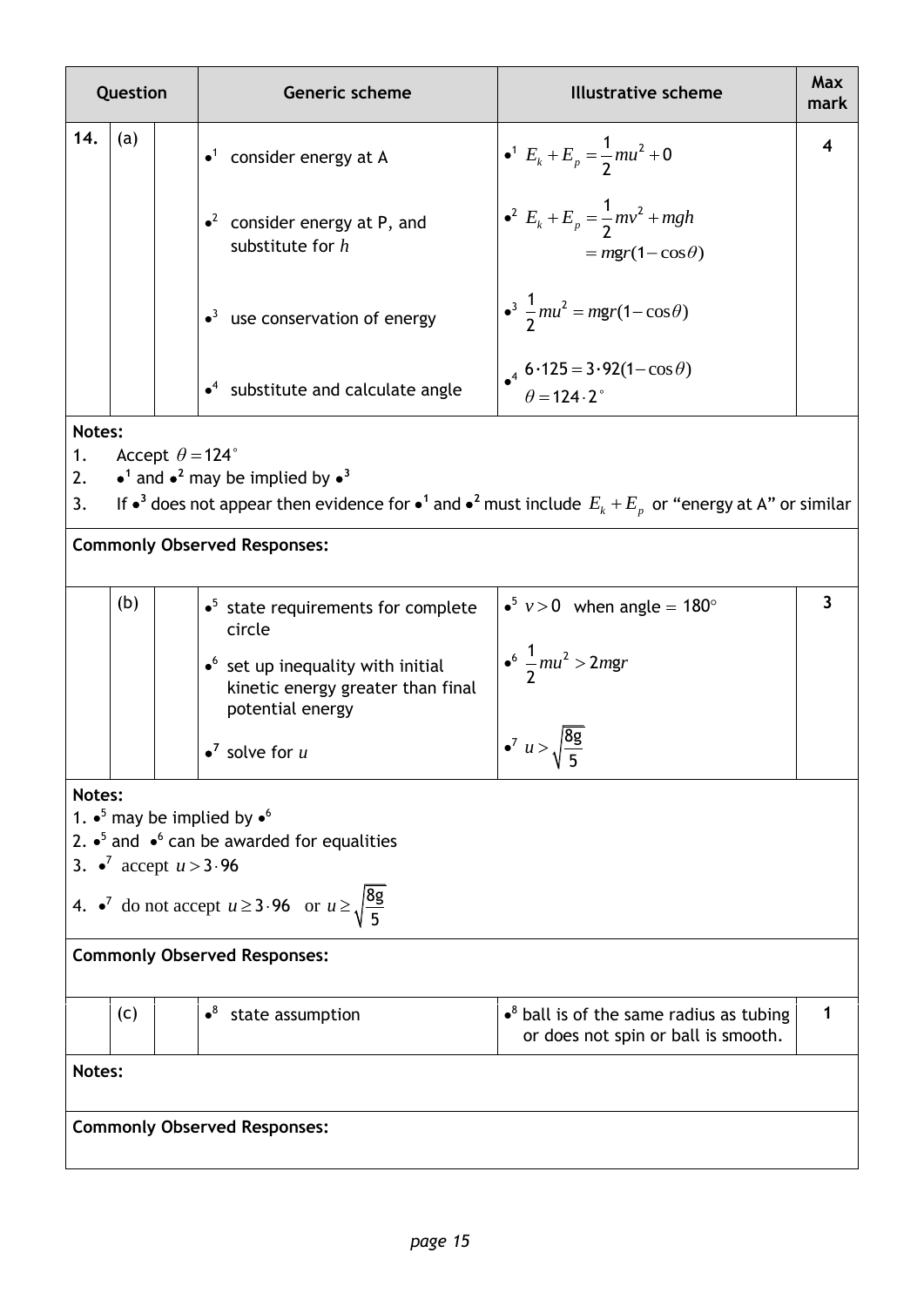|        | Question |  | <b>Generic scheme</b>                                                                                         | <b>Illustrative scheme</b>                                                                                                                    | Max<br>mark             |
|--------|----------|--|---------------------------------------------------------------------------------------------------------------|-----------------------------------------------------------------------------------------------------------------------------------------------|-------------------------|
| 15.    | (a)      |  | $\bullet$ <sup>1</sup> state condition for maximum<br>height                                                  | • <sup>1</sup> $v = 0$ stated or implied by • <sup>2</sup>                                                                                    | $\overline{\mathbf{3}}$ |
|        |          |  | $\bullet^2$ find vertical component of initial<br>velocity and substitute into<br>vertical equation of motion | $\bullet^2$ 0 = $u^2$ sin <sup>2</sup> $\theta$ – 2 × g × s                                                                                   |                         |
|        |          |  | $\bullet$ <sup>3</sup> introduce inequality and complete<br>proof                                             | $\sin\theta < \frac{\sqrt{2 \times g \times 3}}{u}$<br>$\sin\theta < \frac{\sqrt{6g}}{u}$                                                     |                         |
| Notes: |          |  |                                                                                                               |                                                                                                                                               |                         |
|        |          |  | 1. Only accept $sin\theta = \frac{\sqrt{2gs}}{2}$ leading to inequality if further explanation is given       |                                                                                                                                               |                         |
|        |          |  | Alternative solution for (a)                                                                                  |                                                                                                                                               |                         |
|        |          |  | $\bullet$ <sup>1</sup> state expression for height                                                            | $\cdot$ <sup>1</sup> ut $\sin \theta - \frac{1}{2}gt^2$                                                                                       |                         |
|        |          |  | $\bullet^2$ state expression for time and start  <br>substitution                                             | $\bullet^2$ $t = \frac{u \sin \theta}{ }$<br>$u\left(\frac{u\sin\theta}{g}\right)\sin\theta-\frac{1}{2}g\left(\frac{u\sin\theta}{g}\right)^2$ |                         |
|        |          |  | $\bullet$ <sup>3</sup> introduce inequality and complete<br>proof                                             | $\bullet^3$ < 3 and working leading to<br>$\sin \theta < \sqrt{\frac{6g}{g}}$                                                                 |                         |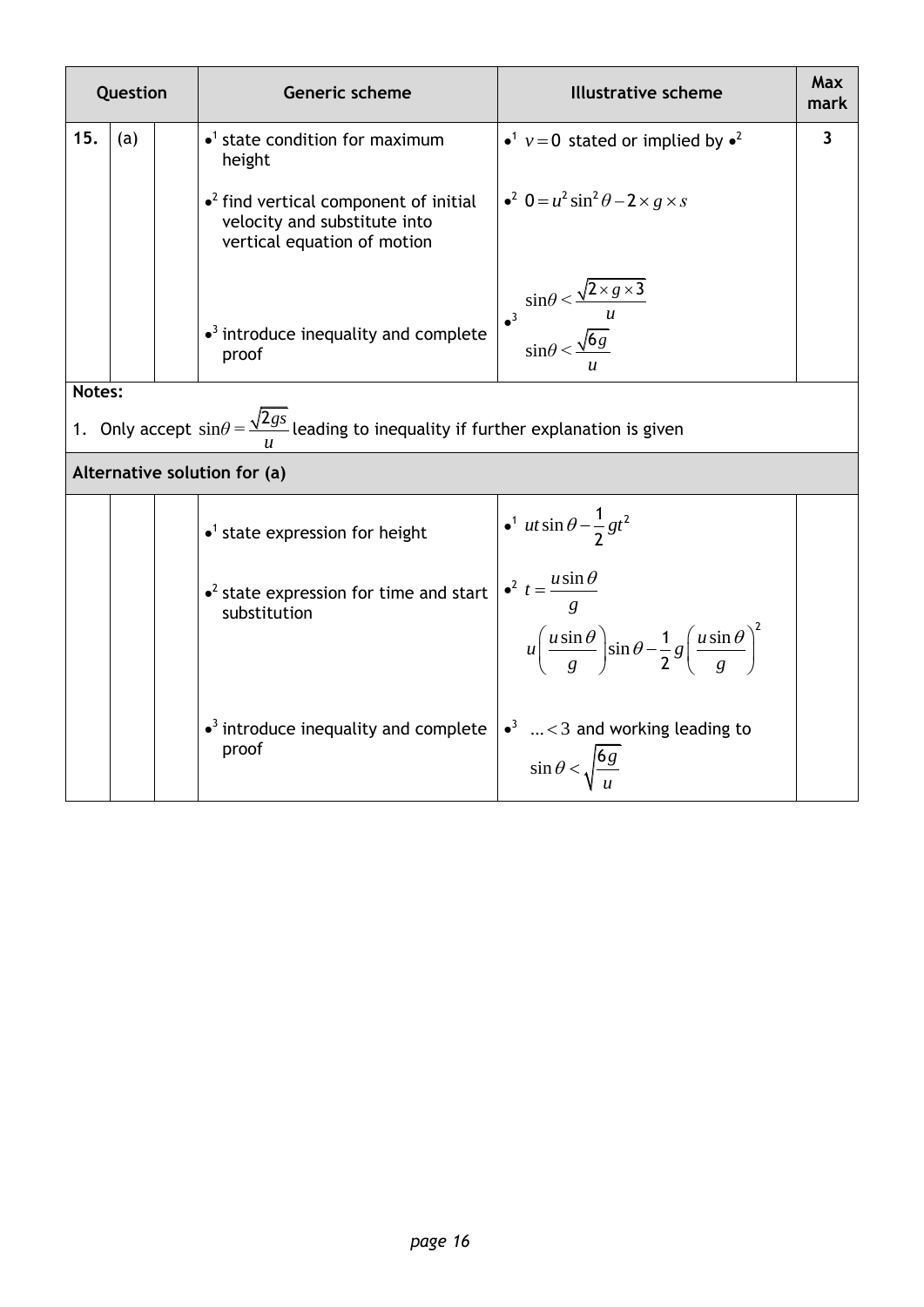| Question |                                                                 |     | Generic scheme                                                                                         | <b>Illustrative scheme</b>                                                                                           | Max<br>mark |  |  |  |  |
|----------|-----------------------------------------------------------------|-----|--------------------------------------------------------------------------------------------------------|----------------------------------------------------------------------------------------------------------------------|-------------|--|--|--|--|
| 15.      | (b)                                                             | (i) | $\bullet^4$ state time of flight                                                                       | $2u \sin \theta$<br>g                                                                                                | 5           |  |  |  |  |
|          |                                                                 |     | $\bullet^5$ substitute into expression for<br>range                                                    | $\cdot$ <sup>5</sup> $\frac{2u^2 \sin \theta \cos \theta}{g}$                                                        |             |  |  |  |  |
|          |                                                                 |     | $\bullet^6$ obtain expression for cos $\theta$                                                         | $\int_0^6 \cos \theta = \frac{\sqrt{u^2 - 6g}}{u}$                                                                   |             |  |  |  |  |
|          |                                                                 |     | • <sup>7</sup> substitute expressions for sin $\theta$<br>and $cos\theta$ into expression for<br>range | $\int_0^7 \frac{2u^2}{g} \times \frac{\sqrt{6g}}{u} \times \frac{\sqrt{u^2-6g}}{u}$                                  |             |  |  |  |  |
|          |                                                                 |     | $\cdot$ <sup>8</sup> simplify and complete                                                             | $\bullet^8$ valid working leading to<br>$R = 12 \sqrt{\frac{u^2 - 6g}{6g}}$                                          |             |  |  |  |  |
|          | Alternative solution for (b) (i)                                |     |                                                                                                        |                                                                                                                      |             |  |  |  |  |
|          |                                                                 |     | $\bullet$ <sup>4</sup> substitute into 2 equations of<br>motion                                        | $4^4$ 3 = $\frac{(u+v)t}{2}$ 6 = $u \sin \theta \times t$                                                            |             |  |  |  |  |
|          |                                                                 |     | $\bullet^5$ combine equations to eliminate<br>$\sin \theta$                                            | $\frac{6}{ut}$ = $\frac{\sqrt{6g}}{u}$                                                                               |             |  |  |  |  |
|          |                                                                 |     | • find expression for total time of $\int e^6$ Total time of flight = $\frac{12}{\sqrt{6g}}$<br>flight |                                                                                                                      |             |  |  |  |  |
|          |                                                                 |     | $\bullet^7$ find expression for horizontal<br>component of velocity                                    | $u \cos \theta = \sqrt{u^2 (1 - \sin^2 \theta)}$<br>$u\cos\theta = \sqrt{u^2 - 6g}$<br>$u\cos\theta = \sqrt{u^2-6g}$ |             |  |  |  |  |
|          |                                                                 |     | $\cdot$ <sup>8</sup> use expression for range and<br>simplify as required                              | • <sup>8</sup> Range = $\frac{12}{\sqrt{6g}}u\cos\theta$                                                             |             |  |  |  |  |
|          |                                                                 |     |                                                                                                        | Range = $\frac{12\sqrt{u^2-6g}}{\sqrt{6g}}$ = $12\sqrt{\frac{u^2-6g}{6g}}$                                           |             |  |  |  |  |
|          |                                                                 | (i) | $\bullet$ <sup>9</sup> state constraint                                                                | • <sup>9</sup> $u > \sqrt{6g}$                                                                                       | 1           |  |  |  |  |
|          | Notes:<br>Accept $u \ge \sqrt{6g}$ , $u^2 \ge 6g$ or $u^2 > 6g$ |     |                                                                                                        |                                                                                                                      |             |  |  |  |  |

**Commonly Observed Responses:**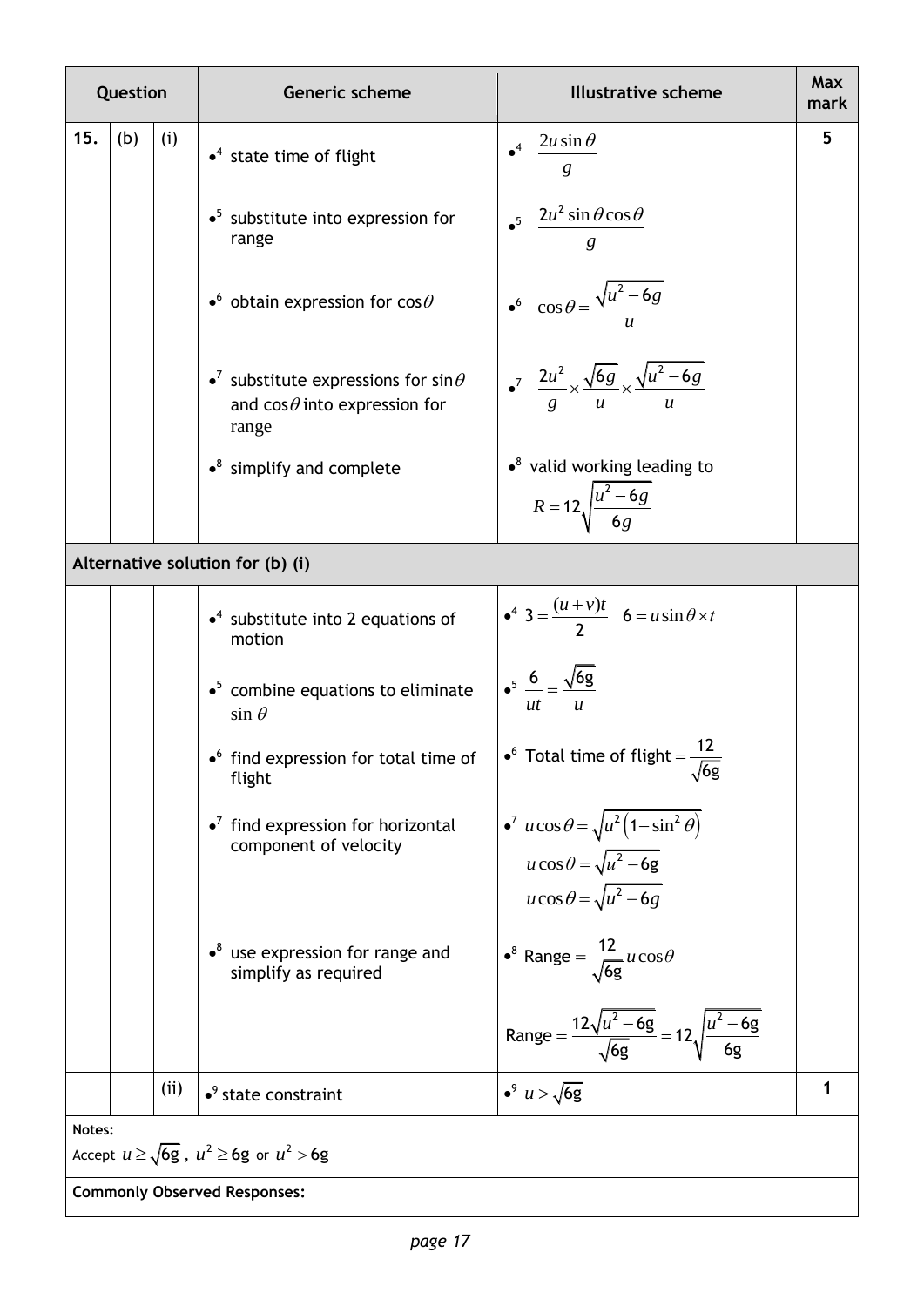| Question                             |                                                              |     | Generic scheme                                                                | <b>Illustrative scheme</b>                                                                                                                                  | Max<br>mark |  |  |  |  |
|--------------------------------------|--------------------------------------------------------------|-----|-------------------------------------------------------------------------------|-------------------------------------------------------------------------------------------------------------------------------------------------------------|-------------|--|--|--|--|
| 16.                                  | (a)                                                          |     | $\bullet$ <sup>1</sup> calculate the angle for direct route                   | • <sup>1</sup> $\tan \theta$ ° = $\frac{800}{ }$<br>250<br>$\theta$ ° = 72.6°<br>800<br>$v_b = 4$<br>250                                                    | 4           |  |  |  |  |
|                                      |                                                              |     | $\bullet^2$ use sine rule                                                     | $\bullet^2 \frac{\sin x^{\circ}}{2} = \frac{\sin 72.6^{\circ}}{4}$                                                                                          |             |  |  |  |  |
|                                      |                                                              |     | $\bullet$ <sup>3</sup> determine angle inside velocity<br>components triangle | $\bullet^3$ $x = 28.5$                                                                                                                                      |             |  |  |  |  |
|                                      |                                                              |     | $\bullet$ <sup>4</sup> interpret solution                                     | • <sup>4</sup> angle to bank is $101.1^\circ$ or $78.9^\circ$                                                                                               |             |  |  |  |  |
|                                      | Notes:<br>$\bullet^4$ accept 101 $\cdot$ 2° or 78 $\cdot$ 8° |     |                                                                               |                                                                                                                                                             |             |  |  |  |  |
|                                      | <b>Commonly Observed Responses:</b>                          |     |                                                                               |                                                                                                                                                             |             |  |  |  |  |
|                                      | (b)                                                          | (i) | $\bullet$ <sup>5</sup> calculate resultant speed<br>before slowing            | $\bullet^5$ $v_{\text{resultant}} = 4.11$                                                                                                                   | 3           |  |  |  |  |
|                                      |                                                              |     | • <sup>6</sup> calculate distance from A of rower<br>after 60 seconds         | $\bullet^6$ 247                                                                                                                                             |             |  |  |  |  |
|                                      |                                                              |     | $\bullet^7$ calculate remaining distance<br>after slowing                     | $\bullet^7$<br>591                                                                                                                                          |             |  |  |  |  |
|                                      | Alternative solution for (b) (i)                             |     |                                                                               |                                                                                                                                                             |             |  |  |  |  |
|                                      |                                                              |     | $\bullet$ <sup>5</sup> set up distance triangle and use<br>sine/cosine rule   | • <sup>5</sup> $\frac{x}{\sin 78.8} = \frac{120}{\sin 28.5} = \frac{240}{\sin 72.6}$ or<br>$x^2 = 120^2 + 240^2 - 2 \times 120 \times 240 \times \cos 78.8$ |             |  |  |  |  |
|                                      |                                                              |     | • <sup>6</sup> calculate full or partial distance                             | $\bullet$ <sup>6</sup> 247 after 1 minute or 838 to B                                                                                                       |             |  |  |  |  |
|                                      |                                                              |     | $\bullet$ <sup>7</sup> calculate remaining distance                           | $\bullet^7$<br>591                                                                                                                                          |             |  |  |  |  |
| Notes:<br>Accept 592 for $\bullet^7$ |                                                              |     |                                                                               |                                                                                                                                                             |             |  |  |  |  |
| <b>Commonly Observed Responses:</b>  |                                                              |     |                                                                               |                                                                                                                                                             |             |  |  |  |  |